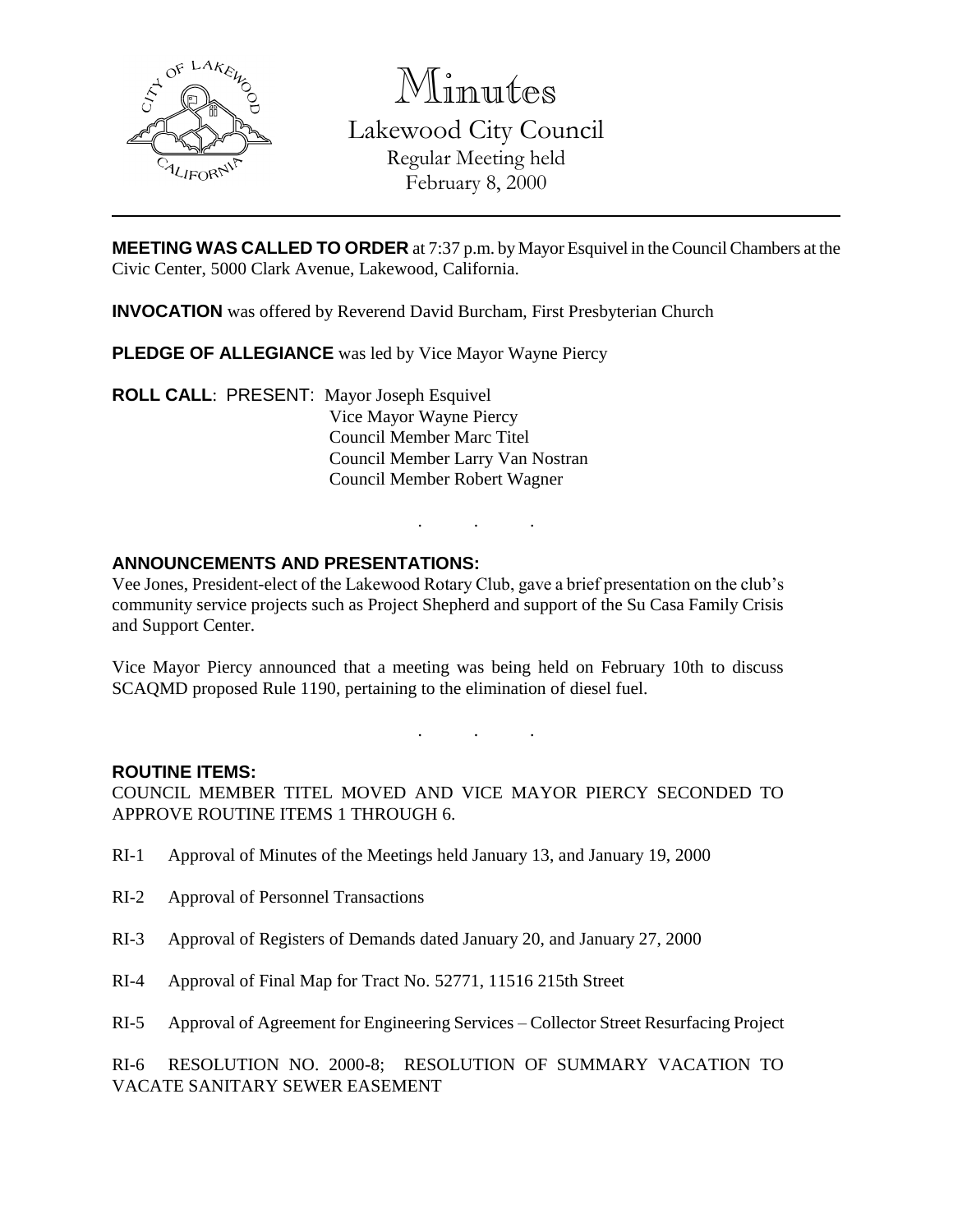City Council Minutes February 8, 2000 Page 2

#### **ROUTINE ITEMS:** Continued

UPON ROLL CALL VOTE, THE MOTION WAS APPROVED:

AYES: COUNCIL MEMBERS: Piercy, Wagner, Van Nostran, Titel and Esquivel NAYS: COUNCIL MEMBERS: None

. . .

### **2.1 • APPOINTMENT TO THE COMMUNITY SAFETY COMMISSION**

Council Member Titel stated that he was please to nominate Miki Potenza to fill the vacancy on the Community Safety Commission. He noted that Mrs. Potenza had demonstrated her fine leadership skills when her neighborhood had been faced with the issue of relocation or demolition of the pedestrian bridge over the 605 Freeway.

RESOLUTION NO. 2000-9; A RESOLUTION OF THE CITY COUNCIL OF THE CITY OF LAKEWOOD APPOINTING MIKI POTENZA TO THE COMMUNITY SAFETY COMMISSION REPLACING LINDA BORZA

COUNCIL MEMBER TITEL MOVED AND COUNCIL MEMBER WAGNER SECONDED TO ADOPT RESOLUTION NO. 2000-9, APPOINTING MIKI POTENZA TO THE COMMUNITY SAFETY COMMISSION. UPON ROLL CALL VOTE, THE MOTION WAS APPROVED:

AYES: COUNCIL MEMBERS: Piercy, Wagner, Van Nostran, Titel and Esquivel NAYS: COUNCIL MEMBERS: None

Mrs. Potenza thanked the City Council for the appointment and stated that she would do her best to serve the community.

## **3.1 • INTERGOVERNMENTAL RELATIONS COMMITTEE RECOMMENDATIONS FOR PROPOSITIONS 12 AND 13 ON THE MARCH 7TH BALLOT**

. . .

Vice Mayor Piercy noted that both Proposition 12 and Proposition 13 were supported by a wide range of groups and that this solid base of support included taxpayer organizations and government agencies.

RESOLUTION NO. 2000-5; A RESOLUTION OF THE CITY COUNCIL OF THE CITY OF LAKEWOOD IN SUPPORT OF PROPOSITION 12: SAFE NEIGHBORHOOD PARKS, CLEAN WATER, CLEAN AIR, AND COASTAL PROTECTION BOND ACT OF 2000

RESOLUTION NO. 2000-6; A RESOLUTION OF THE CITY COUNCIL OF THE CITY OF LAKEWOOD IN SUPPORT OF PROPOSITION 13: THE SAFE DRINKING WATER, CLEAN WATER, WATERSHED PROTECTION AND FLOOD PROTECTION BOND ACT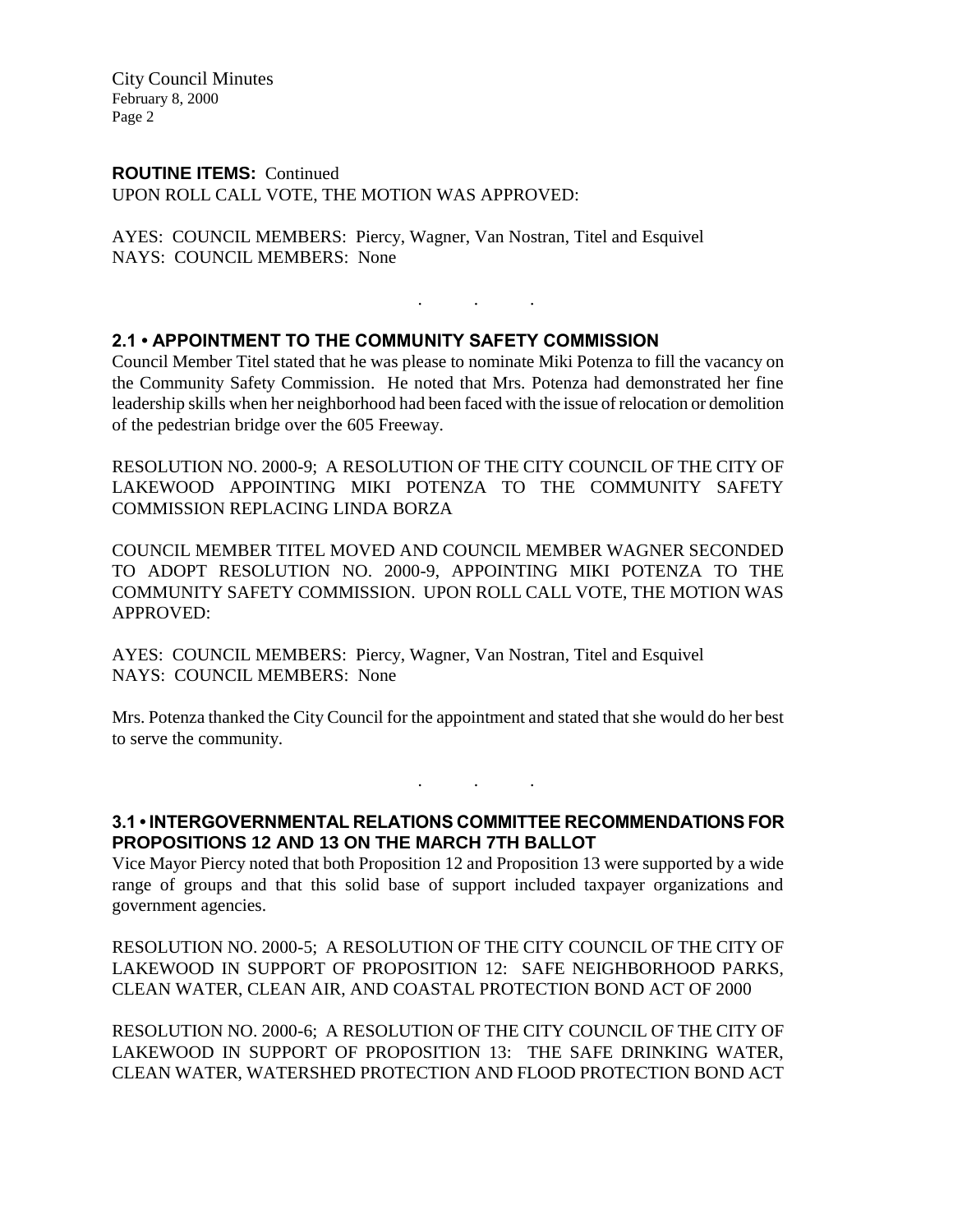**3.1 • INTERGOVERNMENTAL RELATIONS COMMITTEE RECOMMENDATIONS FOR PROPOSITIONS 12 AND 13 ON THE MARCH 7TH BALLOT** - Continued VICE MAYOR PIERCY MOVED AND COUNCIL MEMBER TITEL SECONDED TO ADOPT RESOLUTIONS NO. 2000-5 AND NO. 2000-6. UPON ROLL CALL VOTE, THE MOTION WAS APPROVED:

AYES: COUNCIL MEMBERS: Piercy, Wagner, Van Nostran, Titel and Esquivel NAYS: COUNCIL MEMBERS: None

### **WRITTEN COMMUNICATIONS:**

CORRESPONDENCE FROM LOS ANGELES COUNTY SHERIFF LEE BACA REGARDING PROPOSITION 15 ON THE MARCH 7TH BALLOT

. . .

Captain Robert Osborne, Commander of the Lakewood Sheriff's Station, stated that Proposition 15 was supported by the Los Angeles Sheriff's Department, the Los Angeles Police Department, the California Highway Patrol, the California Department of Justice and many local police agencies. He reported that the Proposition would provide funding for a shared, state-of-the-art crime laboratory on the campus of California State University, Los Angeles. He noted that the funds raised by the Proposition would go toward construction only, with no administrative costs built in, and that in the long term, the construction would cost the people of California only 45 cents each per year.

RESOLUTION NO. 2000-7; A RESOLUTION OF THE CITY COUNCIL OF THE CITY OF LAKEWOOD SUPPORTING PROPOSITION 15, THE CRIME LABORATORIES CONSTRUCTION BOND ACT, ON THE MARCH 7TH BALLOT

COUNCIL MEMBER VAN NOSTRAN MOVED AND COUNCIL MEMBER WAGNER SECONDED TO ADOPT RESOLUTION NO. 2000-7. UPON ROLL CALL VOTE, THE MOTION WAS APPROVED:

AYES: COUNCIL MEMBERS: Piercy, Wagner, Van Nostran, Titel and Esquivel NAYS: COUNCIL MEMBERS: None

At 7:57 p.m., the Regular Meeting of the City Council was recessed for the Meetings of the Lakewood Redevelopment Agency and the Lakewood Housing Authority. At 7:59 p.m., the City Council Meeting was reconvened.

. . .

. . .

. . .

**ORAL COMMUNICATIONS: None**